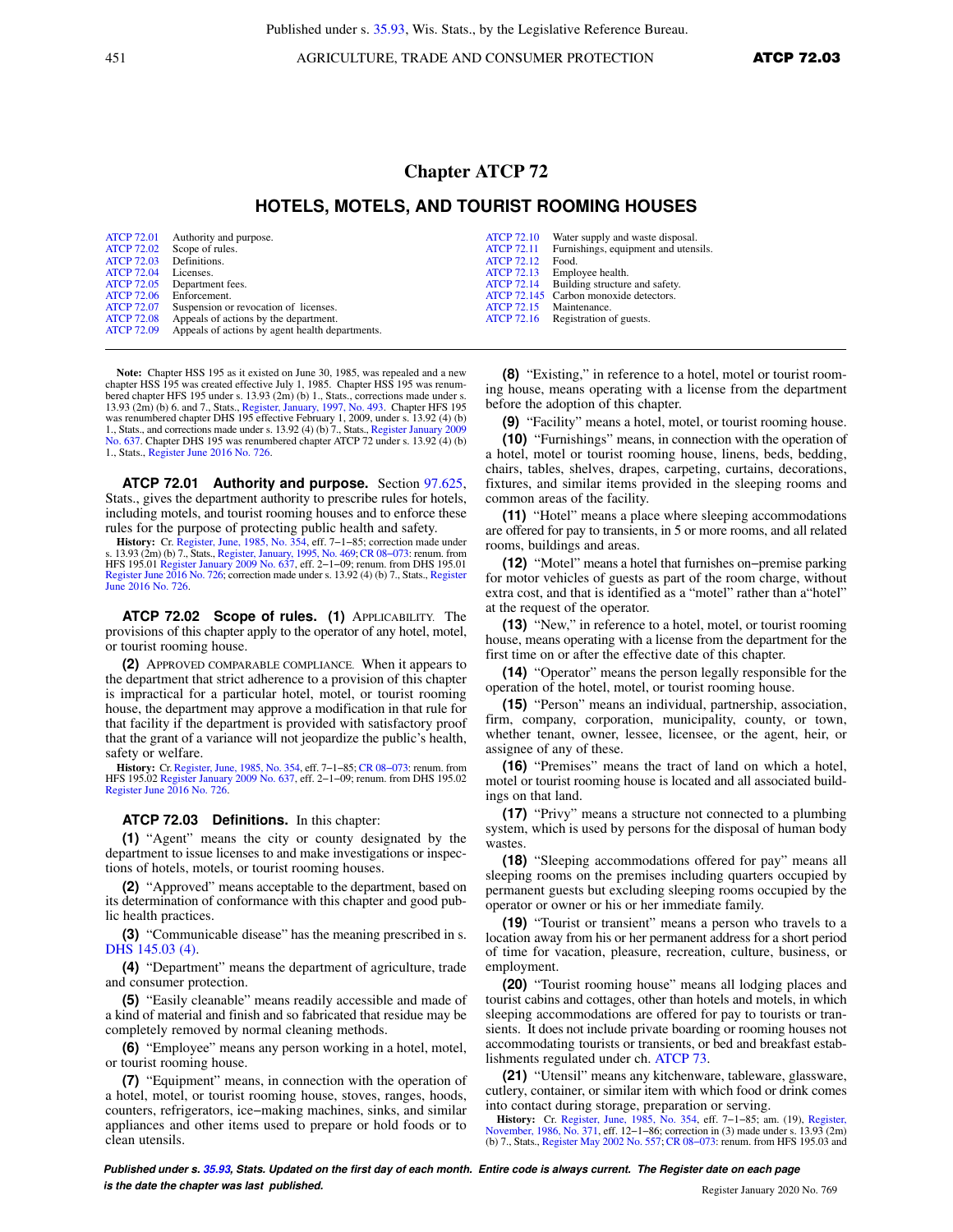am. (4) [Register January 2009 No. 637,](https://docs.legis.wisconsin.gov/document/register/637/B/toc) eff. 2–1–09; corrections in (3) and (20) made<br>under s. 13.92 (4) (b) 7., Stats., [Register January 2009 No. 637](https://docs.legis.wisconsin.gov/document/register/637/B/toc); renum. from DHS<br>195.03 [Register June 2016 No. 726;](https://docs.legis.wisconsin.gov/document/register/726/B/toc) correction in (4) m **[CR 18−019:](https://docs.legis.wisconsin.gov/document/cr/2018/19) am. (1), (8), (13) [Register January 2020 No. 769](https://docs.legis.wisconsin.gov/document/register/769/B/toc), eff. 2−1−20.**

**ATCP 72.04 Licenses. (1)** LICENSE REQUIRED. (a) No hotel, motel, or tourist rooming house may be opened to the public until the operator of the facility has obtained a license from the department or its agent by submitting an application under sub. [\(4\)](https://docs.legis.wisconsin.gov/document/administrativecode/ATCP%2072.04(4)) and paying the applicable fee specified in s. [ATCP 72.05](https://docs.legis.wisconsin.gov/document/administrativecode/ATCP%2072.05). A separate license is required for each hotel, motel, or tourist rooming house.

(b) If any license holder sells or otherwise transfers ownership or operation of a hotel, motel, or tourist rooming house to another person, except as provided in sub. [\(3\),](https://docs.legis.wisconsin.gov/document/administrativecode/ATCP%2072.04(3)) a new initial license is required, and the hotel, motel, or tourist rooming house may not be opened to the public until the department has issued a new initial license.

**(2)** LICENSE DURATION AND RENEWAL. (a) Each license issued under this chapter expires on June 30, except that a license initially issued during the period beginning on April 1 and ending on June 30 expires on June 30 of the following year.

(b) Each license shall be renewed annually as provided in sub. [\(4\) \(b\)](https://docs.legis.wisconsin.gov/document/administrativecode/ATCP%2072.04(4)(b)).

**(3)** TRANSFERABILITY OF LICENSES An individual may transfer a license to an immediate family member, as defined in s. [97.605](https://docs.legis.wisconsin.gov/document/statutes/97.605(4)(a)2.) [\(4\) \(a\) 2.,](https://docs.legis.wisconsin.gov/document/statutes/97.605(4)(a)2.) Stats., if the individual is transferring operation of the hotel, motel, or tourist rooming house. A sole proprietorship that reorganizes as a business entity, as defined in s. [179.70 \(1\),](https://docs.legis.wisconsin.gov/document/statutes/179.70(1)) Stats., or a business entity that reorganizes as a sole proprietorship or a different type of business entity may transfer a license to the newly formed business entity or sole proprietorship if the hotel, motel, or tourist rooming house remains at the location for which the license was issued and at least one individual who had an ownership interest in the sole proprietorship or business entity to which the license was issued has an ownership interest in the newly formed sole proprietorship or business entity. Except as provided in this subsection, no license issued under this chapter is transferable from one premise to another or from one person or entity to another.

Note: Under s. [97.605 \(4\) \(a\) 2.](https://docs.legis.wisconsin.gov/document/statutes/97.605(4)(a)2.), Stats., "Immediate family member" means a spouse, grandparent, parent, sibling, child, stepchild, or grandchild or the spouse of a grandparent, parent, sibling, child, stepchild, or grandchild. Under ss. [97.605 \(4\)](https://docs.legis.wisconsin.gov/document/statutes/97.605(4)(a)1.) [\(a\) 1.](https://docs.legis.wisconsin.gov/document/statutes/97.605(4)(a)1.) and [179.70 \(1\)](https://docs.legis.wisconsin.gov/document/statutes/179.70(1)), Stats., a "business entity" means: a corporation, as defined in s. [180.0103 \(5\),](https://docs.legis.wisconsin.gov/document/statutes/180.0103(5)) Stats., a limited liability company, as defined in s. [183.0102 \(10\)](https://docs.legis.wisconsin.gov/document/statutes/183.0102(10)), Stats., a limited partnership, or a corporation, as defined in s. [181.0103 \(5\),](https://docs.legis.wisconsin.gov/document/statutes/181.0103(5)) Stats., a foreign limited liability company, as defined in s. [183.0102 \(8\),](https://docs.legis.wisconsin.gov/document/statutes/183.0102(8)) Stats., a foreign limited partnership, a foreign corporation, as defined in s. [180.0103 \(9\),](https://docs.legis.wisconsin.gov/document/statutes/180.0103(9)) Stats., or a foreign corporation, as defined in s. [181.0103 \(13\)](https://docs.legis.wisconsin.gov/document/statutes/181.0103(13)), Stats.

**(4)** LICENSE APPLICATION. (a) *Initial license.* Application for an initial or new license shall be made on an application form furnished by the department or its agent and shall be accompanied by all of the following:

1. The applicable fees specified under s. [ATCP 72.05](https://docs.legis.wisconsin.gov/document/administrativecode/ATCP%2072.05) and any fees previously due to the department or its agent.

2. Information, as determined by the department or its agent, indicating that the hotel, motel, and tourist rooming house will be maintained and operated in compliance with applicable federal and state laws and that rules have been implemented for the operation of the hotel, motel, and tourist rooming house that will protect the health, safety, and welfare of the public.

**Note:** To obtain a copy of the hotel, motel or tourist rooming house operator license application form, or to determine which agent to contact for an application form, call (608) 224−4923 or send an e−mail to [datcpdfslicensing@wi.gov.](mailto:datcpdfslicensing@wi.gov)

(b) *Renewal license.* To renew the license of a facility, the operator shall pay the department, the applicable establishment license fee specified under s. [ATCP 72.05](https://docs.legis.wisconsin.gov/document/administrativecode/ATCP%2072.05) before the license expires. If the payment to renew the license of an establishment is not made to the department before the expiration date of the establishment license, the late fee specified under s. [ATCP 72.05](https://docs.legis.wisconsin.gov/document/administrativecode/ATCP%2072.05(2)(c)) [\(2\) \(c\)](https://docs.legis.wisconsin.gov/document/administrativecode/ATCP%2072.05(2)(c)) shall be paid in addition to the license fee.

**Note:** Local health department that are agents for the department have authority under s. [97.41 \(4\) \(a\),](https://docs.legis.wisconsin.gov/document/statutes/97.41(4)(a)) Stats., to establish and collect fees for licenses issued by the local health department. If the establishment was licensed by a local health department, contact the local health department for its license fee schedule.

**(5)** DEPARTMENT OR AGENT ACTION ON LICENSE APPLICATION. (a) The department or its agent shall issue or deny a license within 30 days after receiving a complete application, all applicable fees, and the other information required under sub. [\(4\).](https://docs.legis.wisconsin.gov/document/administrativecode/ATCP%2072.04(4))

(b) Except as provided in s. [93.135,](https://docs.legis.wisconsin.gov/document/statutes/93.135) Stats., the initial issuance, renewal, or continued validity of a license issued under this subsection may be conditioned upon the requirement that the license holder correct a violation of this chapter, s. [97.605,](https://docs.legis.wisconsin.gov/document/statutes/97.605) Stats., or ordinances adopted under s. [97.615 \(2\) \(g\)](https://docs.legis.wisconsin.gov/document/statutes/97.615(2)(g)), Stats., within a period of time specified. If the condition is not met within the specified time or after an extension of time as approved by the department, the license is void. No person may operate a hotel, motel, or tourist rooming house after a license has been voided under this paragraph, and any person who does so shall be subject to the penalties under ss. [97.72](https://docs.legis.wisconsin.gov/document/statutes/97.72) and [97.73](https://docs.legis.wisconsin.gov/document/statutes/97.73), Stats. An operator whose license is voided under this paragraph may appeal the decision under s. [ATCP 72.08.](https://docs.legis.wisconsin.gov/document/administrativecode/ATCP%2072.08)

(c) The department or its agent may refuse to issue or renew a license to operate a hotel, motel or tourist rooming house under any of the following circumstances:

1. The department or its agent has not conducted a preinspection of a hotel, motel, or tourist rooming house for which an initial or new license is required under sub. [\(1\).](https://docs.legis.wisconsin.gov/document/administrativecode/ATCP%2072.04(1))

2. The operator of a hotel, motel, or tourist rooming house has not corrected a condition for which the department or agent has issued a written a health or safety–related order.

3. All applicable fees under s. [ATCP 72.05](https://docs.legis.wisconsin.gov/document/administrativecode/ATCP%2072.05) have not been paid, including the license fee, preinspection fee, reinspection fee, or other applicable fees.

4. The operator has modified, repaired or maintained the hotel, motel, or tourist rooming house in a manner that is not in accordance with what the department recognizes as safe practice as outlined in this chapter.

5. The operator, applicant, or license holder has failed to provide the department or its agent with information required under sub. [\(4\).](https://docs.legis.wisconsin.gov/document/administrativecode/ATCP%2072.04(4))

6. The operator or applicant has violated ch. [97,](https://docs.legis.wisconsin.gov/document/statutes/ch.%2097) Stats., this chapter, or any order, ordinance, or regulation created by a village, city, county, or local board of health having jurisdiction, provided such violation is related to the operation of the hotel, motel, or tourist rooming house.

(d) If the department or its agent denies an application for a license, the applicant shall be given reasons, in writing, for the denial and information regarding appeal rights under s. [ATCP](https://docs.legis.wisconsin.gov/document/administrativecode/ATCP%2072.08) [72.08.](https://docs.legis.wisconsin.gov/document/administrativecode/ATCP%2072.08)

**(6)** VOIDED LICENSE FOR FAILURE TO PAY FEES. If an applicant or operator fails to pay all applicable fees, late fees and processing charges under s. [ATCP 72.05](https://docs.legis.wisconsin.gov/document/administrativecode/ATCP%2072.05) within 15 days after the applicant or operator receives notice of an insufficiency under s. [ATCP 72.05,](https://docs.legis.wisconsin.gov/document/administrativecode/ATCP%2072.05) or within 45 days after the expiration of the license, whichever occurs first, the license is void. An operator whose license is voided under this subsection may appeal the decision under s. [ATCP 72.08](https://docs.legis.wisconsin.gov/document/administrativecode/ATCP%2072.08). In an appeal concerning a voided license under this subsection, the burden is on the license applicant or operator to show that the entire applicable fees, late fees and processing charges have been paid. During any appeal process concerning a payment dispute, operation of the hotel, motel, or tourist rooming house is deemed to be operation without a license and is subject to the fees under s. [ATCP 72.05 \(2\) \(e\)](https://docs.legis.wisconsin.gov/document/administrativecode/ATCP%2072.05(2)(e)) in addition to the fees otherwise due, unless the applicant or operator meets its burden of proof under this subsection.

**Published under s. [35.93,](https://docs.legis.wisconsin.gov/document/statutes/35.93) Stats. Updated on the first day of each month. Entire code is always current. The Register date on each page is the date the chapter was last published.** Register January 2020 No. 769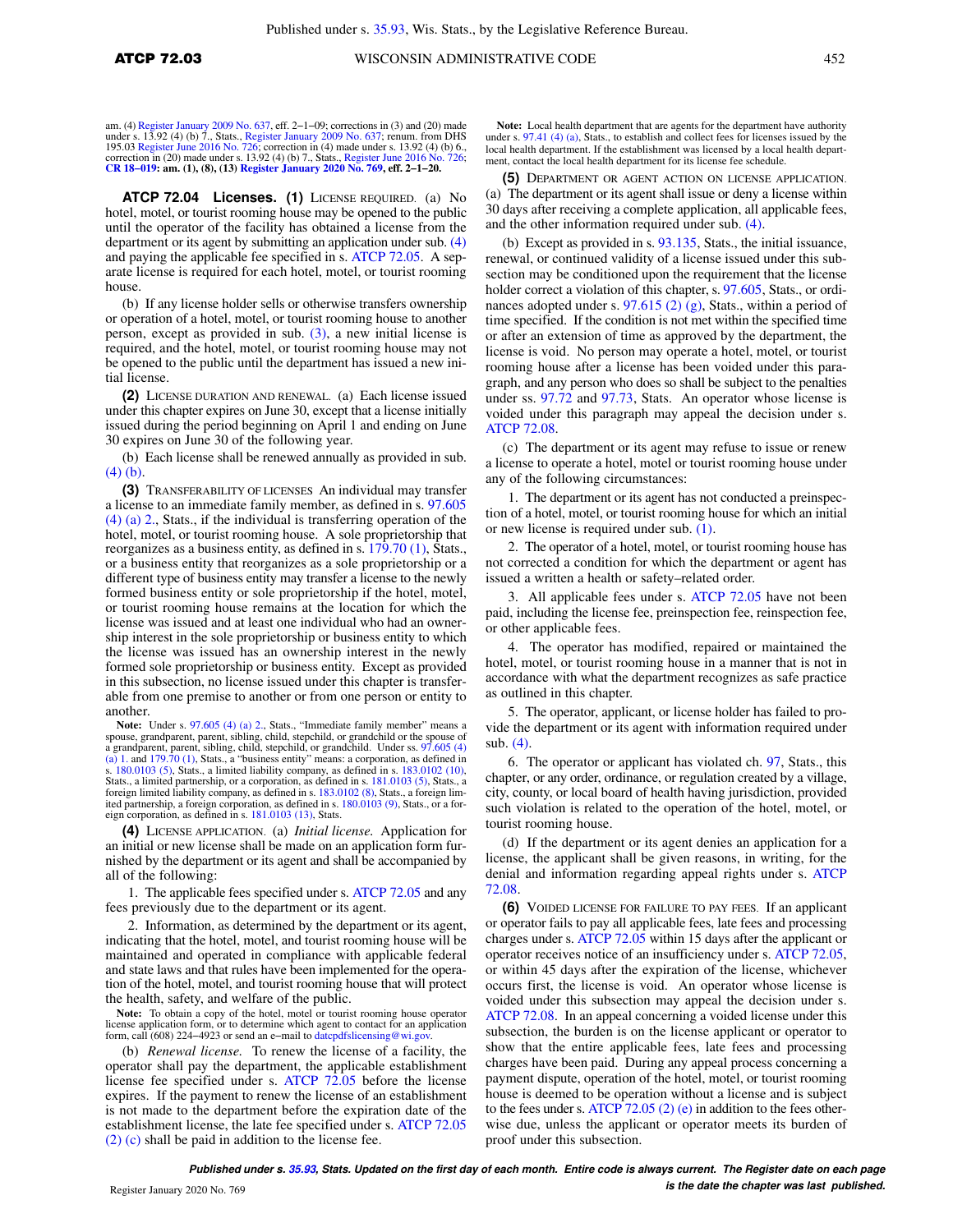**(7)** LICENSE POSTING. A current license issued by the department shall be posted in a place visible to the public. A license may not be altered or defaced.

**History:** Cr. [Register, June, 1985, No. 354](https://docs.legis.wisconsin.gov/document/register/354/B/toc), eff. 7–1–85; emerg. am. (1), cr. (1m), eff. 9–1–94; am. (1), cr. (1m), [Register, January, 1995, No. 469](https://docs.legis.wisconsin.gov/document/register/469/B/toc), eff. 7–1–95; emerg. (1m) (a) 3. and am., am. (1m) (b) to (d), eff. 7–1 [1997, No. 493](https://docs.legis.wisconsin.gov/document/register/493/B/toc), eff. 2–1–97; am. (1m) (a) to (c), (1m) (d) 1., renum. (1m) (d) 1., cr.<br>(1m) (d) 1. a. to c., 2. and (3), [Register, August, 1998, No. 512,](https://docs.legis.wisconsin.gov/document/register/512/B/toc) eff. 9–1–98; [CR](https://docs.legis.wisconsin.gov/document/cr/2001/16)<br>01–016: am. (1m) (a) 2., (d) 1., r. (1m) (e) Register CR 08–073: renum. from HFS 195.04, r. and recr. [Register January 2009 No. 637,](https://docs.legis.wisconsin.gov/document/register/637/B/toc) eff.<br>2–1–09; corrections in (4) (b) and (6) made under s. [13.92 \(4\) \(b\) 7.,](https://docs.legis.wisconsin.gov/document/statutes/13.92(4)(b)7.) Stats., [Register](https://docs.legis.wisconsin.gov/document/register/637/B/toc)<br>[January 2009 No. 637;](https://docs.legis.wisconsin.gov/document/register/637/B/toc) renum. from DHS 195.04 Regis tion in (1) (a), (3), (4) (a) 1,, (b), (5) (b), (c) 3,, 6,, (d), (6) made under s. [13.92 \(4\) \(b\)](https://docs.legis.wisconsin.gov/document/statutes/13.92(4)(b)7.) [7.](https://docs.legis.wisconsin.gov/document/statutes/13.92(4)(b)7.), Stats., [Register June 2016 No. 726](https://docs.legis.wisconsin.gov/document/register/726/B/toc); **[CR 18−019](https://docs.legis.wisconsin.gov/document/cr/2018/19): am. (1), (2), (3), (4) (title), (a) (intro.), (b), (5) (title), (a), (b), (c) (intro.), 1., 3., (d), (6), (7) [Register January 2020](https://docs.legis.wisconsin.gov/document/register/769/B/toc) [No. 769](https://docs.legis.wisconsin.gov/document/register/769/B/toc), eff. 2−1−20; corrections in (4) (b), (5) (c) 5. made under s. [35.17](https://docs.legis.wisconsin.gov/document/statutes/35.17), Stats., [Register January 2020 No. 769](https://docs.legis.wisconsin.gov/document/register/769/B/toc)**.

**ATCP 72.05 Department fees. (1)** FEE SCHEDULES. The fees listed in Table ATCP 72.05 A shall apply to licenses issued from April 1, 2009 through March 31, 2011. The fees listed in Table ATCP 72.05 B shall apply to licenses issued on or after April 1, 2011.

**(2)** TYPES OF FEES. (a) *Preinspection fee.* The operator of a hotel, motel or tourist rooming house shall, pursuant to sub. [\(1\),](https://docs.legis.wisconsin.gov/document/administrativecode/ATCP%2072.05(1)) pay the applicable preinspection fee listed in Table ATCP 72.05 A or B to the department before an initial or new license is issued under s. [ATCP 72.04](https://docs.legis.wisconsin.gov/document/administrativecode/ATCP%2072.04).

(b) *License fee.* The operator of a hotel, motel, or tourist rooming house shall, pursuant to sub.  $(1)$ , pay the applicable license fee listed in Table ATCP 72.05 A or B to the department for each hotel, motel, or tourist rooming house that the operator applies for a license to operate under s. [ATCP 72.04 \(1\)](https://docs.legis.wisconsin.gov/document/administrativecode/ATCP%2072.04(1)) or [\(2\)](https://docs.legis.wisconsin.gov/document/administrativecode/ATCP%2072.04(2)).

(c) *Late fee.* If the license fee for a license renewal is not paid before the expiration date of the license, the operator of the hotel, motel, or tourist rooming house shall pay to the department a late fee of \$85.00 in addition to the renewal license fee.

(d) *Reinspection fee.* If the department conducts a reinspection of a hotel, motel, or tourist rooming house under s. [ATCP 72.06](https://docs.legis.wisconsin.gov/document/administrativecode/ATCP%2072.06(1)(b)) [\(1\) \(b\)](https://docs.legis.wisconsin.gov/document/administrativecode/ATCP%2072.06(1)(b)), the operator shall, pursuant to sub. [\(1\),](https://docs.legis.wisconsin.gov/document/administrativecode/ATCP%2072.05(1)) pay to the department the applicable reinspection fee listed in Table ATCP 72.05 A or B. The department shall assess an additional reinspection fee as listed in Table ATCP 72.05 A or B, whichever is applicable, for any additional reinspection conducted under s. ATCP  $72.06(1)(b)$ [4.](https://docs.legis.wisconsin.gov/document/administrativecode/ATCP%2072.06(1)(b)4.)

(e) *Fees for operating without a license.* Any hotel, motel, or tourist rooming house found to be operating without a license shall pay to the department an amount of \$749.00, in addition to all applicable fees and any processing charges under s. [ATCP](https://docs.legis.wisconsin.gov/document/administrativecode/ATCP%2072.04(6)) [72.04 \(6\)](https://docs.legis.wisconsin.gov/document/administrativecode/ATCP%2072.04(6)).

**Note:** Anyone operating a hotel, motel, or tourist rooming house without a license is also subject to a fine of not less than \$100 nor more than \$1,000 under s. [97.72](https://docs.legis.wisconsin.gov/document/statutes/97.72), Stats.

(f) *Duplicate license.* The department shall charge the operator of a hotel, motel, or tourist rooming house \$15 for a duplicate license.

(g) *Fees for special condition inspections.* For inspection or consultation activities that are not directly related to the department's licensing responsibilities, the department shall charge the operator or the entity requesting the inspection or consultation \$175.00.

**(3)** METHOD OF PAYMENT. If the payment for an initial or renewal license is by check or other draft drawn upon an account containing insufficient funds, the applicant or operator shall, within 15 days after receipt of notice from the department of the insufficiency, pay all applicable fees under sub.  $(1)$  and the financial institution's processing charges by cashier's check or other certified draft, money order, or cash.

| Fee Schedule - SFY 2010<br>For permits issued April 1, 2009 through March 31, 2011 |            |                   |                        |                                              |  |  |  |
|------------------------------------------------------------------------------------|------------|-------------------|------------------------|----------------------------------------------|--|--|--|
| Type of Facility                                                                   | Permit Fee | Preinspection Fee | First Reinspection Fee | Second and<br>Subsequent<br>Reinspection Fee |  |  |  |
| <b>Tourist Rooming House</b>                                                       | \$100      | \$280             | \$120                  | \$160                                        |  |  |  |
| Hotel / Motel Permit Fee<br>$5-30$ Rooms                                           | \$165      | \$380             | \$173                  | \$230                                        |  |  |  |
| Hotel / Motel Permit Fee<br>$31-99$ Rooms                                          | \$260      | \$615             | \$274                  | \$365                                        |  |  |  |
| Hotel / Motel Permit Fee<br>$100-199$ Rooms                                        | \$330      | \$795             | \$353                  | \$470                                        |  |  |  |
| Hotel / Motel Permit Fee<br>$200+$ Rooms                                           | \$400      | \$950             | \$431                  | \$575                                        |  |  |  |

# **Table ATCP 72.05 A**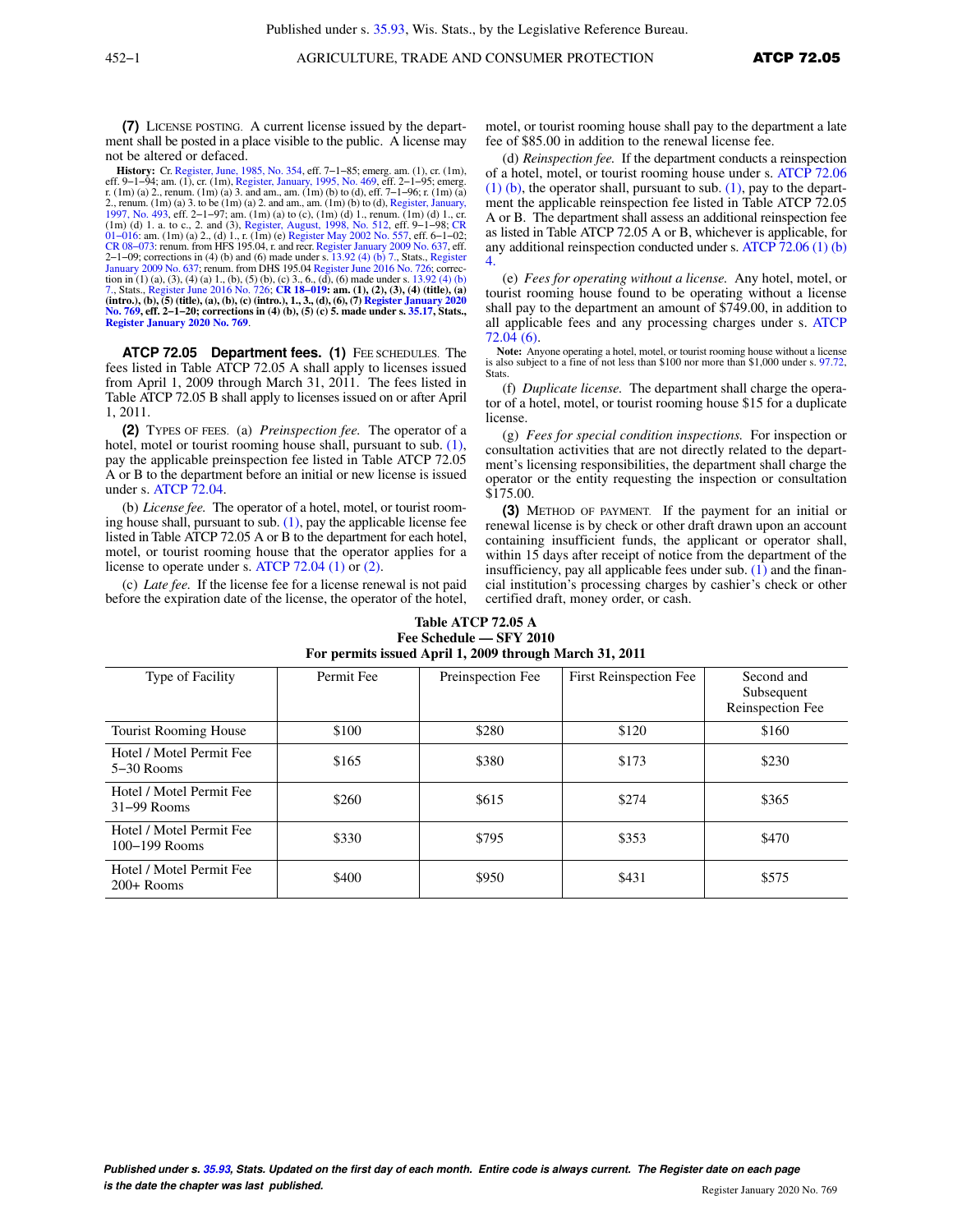| For permits issued on or and April 1, 2011 |            |                   |                        |                                              |  |  |  |
|--------------------------------------------|------------|-------------------|------------------------|----------------------------------------------|--|--|--|
| Type of Facility                           | Permit Fee | Preinspection Fee | First Reinspection Fee | Second and<br>Subsequent<br>Reinspection Fee |  |  |  |
| Tourist Rooming House                      | \$110      | \$300             | \$128                  | \$170                                        |  |  |  |
| Hotel / Motel Permit Fee<br>$5-30$ Rooms   | \$205      | \$480             | \$218                  | \$290                                        |  |  |  |
| Hotel / Motel Permit Fee<br>$31-99$ Rooms  | \$280      | \$665             | \$300                  | \$400                                        |  |  |  |
| Hotel / Motel Permit Fee<br>100–199 Rooms  | \$355      | \$795             | \$379                  | \$505                                        |  |  |  |
| Hotel / Motel Permit Fee<br>$200+$ Rooms   | \$490      | \$1185            | \$525                  | \$700                                        |  |  |  |

#### **Table ATCP 72.05 B Fee Schedule — SFY 2012 For permits issued on or after April 1, 2011**

**History:** [CR 08−073:](https://docs.legis.wisconsin.gov/document/cr/2008/73) cr. [Register January 2009 No. 637](https://docs.legis.wisconsin.gov/document/register/637/B/toc), eff. 2−1−09; renum. from DHS 195.05 [Register June 2016 No. 726](https://docs.legis.wisconsin.gov/document/register/726/B/toc); correction in (1), (2) (a), (b), (d), (e), Tables A, B made under s. [13.92 \(4\) \(b\) 7.](https://docs.legis.wisconsin.gov/document/statutes/13.92(4)(b)7.), Stats., [Register June 2016 No. 726;](https://docs.legis.wisconsin.gov/document/register/726/B/toc) **[CR 18−019](https://docs.legis.wisconsin.gov/document/cr/2018/19): am. (1), (2) (a) to (c), (e) to (g), (3) [Register January 2020 No. 769](https://docs.legis.wisconsin.gov/document/register/769/B/toc), eff. 2−1−20**.

**ATCP 72.06 Enforcement. (1)** INSPECTIONS AND ACCESS TO THE PREMISES. (a) *Inspections.* Under ss. [97.615 \(2\)](https://docs.legis.wisconsin.gov/document/statutes/97.615(2)) and [97.65](https://docs.legis.wisconsin.gov/document/statutes/97.65(1)) [\(1\)](https://docs.legis.wisconsin.gov/document/statutes/97.65(1)), Stats., an authorized employee or agent of the department, upon presenting proper identification, may enter any hotel, motel or tourist rooming house at any reasonable time, for any of the following purposes:

1. To inspect the hotel, motel or tourist rooming house.

2. To determine if there has been a violation of this chapter or ss. [97.603](https://docs.legis.wisconsin.gov/document/statutes/97.603) to [97.65](https://docs.legis.wisconsin.gov/document/statutes/97.65), Stats.

3. To determine compliance with previously written violation orders.

4. To secure samples or specimens.

5. To examine and copy relevant documents and records provided such information is related to the operation of the hotel, motel, or tourist rooming house.

6. To obtain photographic or other evidence needed to enforce this chapter.

(b) *Reinspections.* 1. The department or its agent may reinspect a hotel, motel, or tourist rooming house whenever an inspection or the investigation of a complaint reveals the existence of a violation that is potentially hazardous to the health and welfare of patrons or employees of the hotel, motel, or tourist rooming house.

2. A reinspection shall be scheduled to allow the operator a reasonably sufficient time to correct the deficiencies.

3. The reinspection fee under Table ATCP 72.05 A or B or applicable charges as determined by an agent of the department shall be charged for the reinspection.

4. If an additional reinspection is required because a violation has not been corrected in the scheduled time, the department shall assess the operator an additional reinspection fee according to Table ATCP 72.05 and the department may order the operator to show just cause why the license should not be suspended or revoked under s. [ATCP 72.07.](https://docs.legis.wisconsin.gov/document/administrativecode/ATCP%2072.07)

**(2)** GENERAL ORDERS TO CORRECT VIOLATIONS. (a) If upon inspection of a hotel, motel, or tourist rooming house, the department or agent finds that the hotel, motel, or tourist rooming house is not designed, constructed, equipped, or operated as required under this chapter, the department or agent shall issue a written order to correct the violation. The order shall specify the correction needed for compliance and the time period within which the correction should be made. The time period specified in the order may be extended at the discretion of the department or agent.

(b) If the order to correct violations is not carried out by the expiration of the time period stated in the order, or any extension of time granted for compliance, the department or agent may issue an order under s. [ATCP 72.07](https://docs.legis.wisconsin.gov/document/administrativecode/ATCP%2072.07) to suspend or revoke the license to operate the hotel, motel, or tourist rooming house.

(c) Under s. [97.12 \(5\),](https://docs.legis.wisconsin.gov/document/statutes/97.12(5)) Stats., any person who fails to comply with an order of the department shall forfeit \$50 for each day of noncompliance after the order is served upon or directed to that person. A forfeiture may be appealed under s. [ATCP 72.08.](https://docs.legis.wisconsin.gov/document/administrativecode/ATCP%2072.08)

**(3)** TEMPORARY ORDERS. (a) As provided in s. [97.65](https://docs.legis.wisconsin.gov/document/statutes/97.65), Stats., whenever the department or agent has reasonable cause to believe that an immediate danger to health or safety exists as a result of an inspection under sub.  $(1)$ , the department or agent may issue a temporary order without advance notice or hearing to do any of the following:

1. Prohibit the continued operation or method of operation of specific equipment.

2. Require the premises to cease operations and close until remedies are applied which eliminate the immediate danger to health or safety.

(b) 1. A temporary order shall take effect upon delivery to the operator or responsible supervisor. Except as provided in par. [\(c\),](https://docs.legis.wisconsin.gov/document/administrativecode/ATCP%2072.06(3)(c)) the temporary order shall remain in effect for 14 days from the date of delivery, but a temporary order may be reissued for one additional 14−day period if necessary to complete any analysis or examination of samples, specimens, or other evidence.

2. No operation or method of operation prohibited by the temporary order may be resumed without the approval of the department or agent until the order has terminated or the time period specified in subd. [1.](https://docs.legis.wisconsin.gov/document/administrativecode/ATCP%2072.06(3)(b)1.) has expired, whichever occurs first. If, upon completed analysis or examination, the department or agent determines that construction, sanitary condition, operation, or method of operation of the premises or equipment does not constitute an immediate danger to health or safety, the department or agent shall immediately notify the owner, operator or responsible supervisor in writing and the temporary order shall terminate upon receipt of the written notice.

(c) If the analysis or examination shows that the construction, sanitary condition, operation or method of operation of the premises or equipment constitutes an immediate danger to health or safety, the department or agent, within the effective period of the temporary order specified in par. [\(b\) 1.,](https://docs.legis.wisconsin.gov/document/administrativecode/ATCP%2072.06(3)(b)1.) shall provide written notice of the findings to the owner, operator or responsible supervisor. Upon receipt of the notice, the temporary order remains in effect until a final decision is issued under s. [ATCP 97.08.](https://docs.legis.wisconsin.gov/document/administrativecode/ATCP%2097.08) The notice shall include a statement that the facility has a right to

**Published under s. [35.93,](https://docs.legis.wisconsin.gov/document/statutes/35.93) Stats. Updated on the first day of each month. Entire code is always current. The Register date on each page is the date the chapter was last published.** Register January 2020 No. 769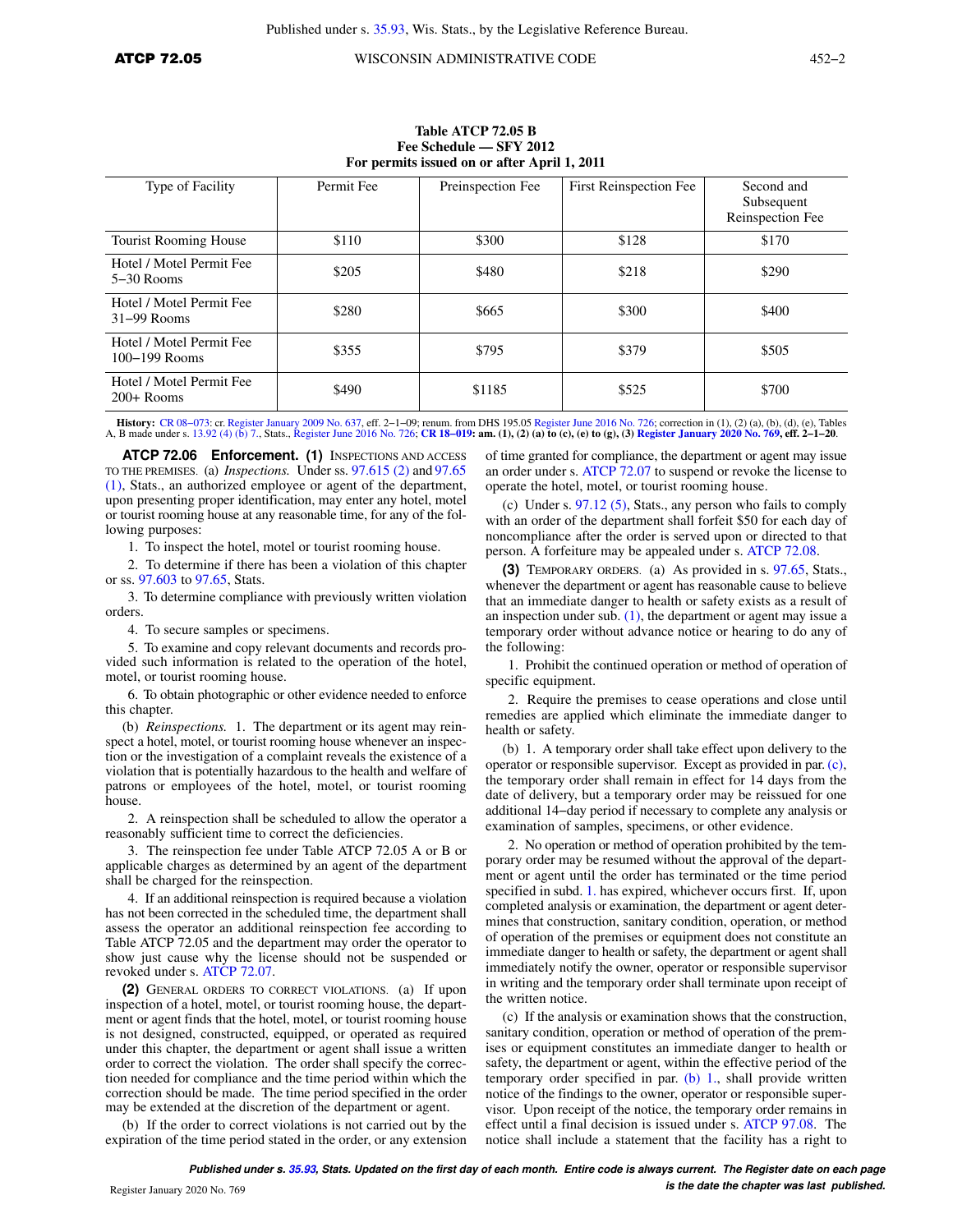request a hearing under s. [ATCP 97.08](https://docs.legis.wisconsin.gov/document/administrativecode/ATCP%2097.08) within 15 days after issuance of the notice.

(d) Under s.  $97.65(5)(a)$ , Stats., may be fined not more than \$10,000 or imprisoned not more than one year in the county jail, or both.

**History:** [CR 08−073](https://docs.legis.wisconsin.gov/document/cr/2008/73): cr. [Register January 2009 No. 637](https://docs.legis.wisconsin.gov/document/register/637/B/toc), eff. 2−1−09; renum. from DHS 195.06 [Register June 2016 No. 726](https://docs.legis.wisconsin.gov/document/register/726/B/toc); correction in (1) (a) (intro.), 2., (b) 3., 4., (2) (b), (c), (3) (a), (c), (d) made under s. [13.92 \(4\) \(b\) 7.](https://docs.legis.wisconsin.gov/document/statutes/13.92(4)(b)7.), Stats., [Register June 2016](https://docs.legis.wisconsin.gov/document/register/726/B/toc)<br>[No. 726](https://docs.legis.wisconsin.gov/document/register/726/B/toc); correction in (3) (b) 1. made under [726](https://docs.legis.wisconsin.gov/document/register/726/B/toc); **[CR 18−019:](https://docs.legis.wisconsin.gov/document/cr/2018/19) am. (1) (b) 4., (2) (b)[Register January 2020 No. 769,](https://docs.legis.wisconsin.gov/document/register/769/B/toc) eff. 2−1−20**.

**ATCP 72.07 Suspension or revocation of licenses.** The department may, after a hearing under s. [ATCP 72.08](https://docs.legis.wisconsin.gov/document/administrativecode/ATCP%2072.08), suspend or revoke a license for violation of subch. [III of ch. 97](https://docs.legis.wisconsin.gov/document/statutes/subch.%20III%20of%20ch.%2097), Stats., this chapter or an order issued by the department. The suspension or revocation order shall take effect 15 days after the date of issuance unless a hearing is requested under s. [ATCP 72.08 \(1\).](https://docs.legis.wisconsin.gov/document/administrativecode/ATCP%2072.08(1))

**History:** CR 08-073: cr. [Register January 2009 No. 637,](https://docs.legis.wisconsin.gov/document/register/637/B/toc) eff. 2-1-09; corrections made under s. [13.92 \(4\) \(b\) 7.,](https://docs.legis.wisconsin.gov/document/statutes/13.92(4)(b)7.) Stats., [Register January 2009 No. 637](https://docs.legis.wisconsin.gov/document/register/637/B/toc); renum. from DHS 195.07 [Register June 2016 No. 726;](https://docs.legis.wisconsin.gov/document/register/726/B/toc) correction made u Stats., [Register June 2016 No. 726;](https://docs.legis.wisconsin.gov/document/register/726/B/toc) **[CR 18−019:](https://docs.legis.wisconsin.gov/document/cr/2018/19) am. [Register January 2020 No.](https://docs.legis.wisconsin.gov/document/register/769/B/toc) [769](https://docs.legis.wisconsin.gov/document/register/769/B/toc), eff. 2−1−20**.

**ATCP 72.08 Appeals of actions by the department. (1)** (a) Except as provided in sub. [\(2\)](https://docs.legis.wisconsin.gov/document/administrativecode/ATCP%2072.08(2)) or [\(3\)](https://docs.legis.wisconsin.gov/document/administrativecode/ATCP%2072.08(3)), a request for a hearing for denial of a license, a voided license, suspension, revocation, forfeiture, or an order given under s. [ATCP 72.06 \(1\) \(b\) 4.](https://docs.legis.wisconsin.gov/document/administrativecode/ATCP%2072.06(1)(b)4.) or [\(2\)](https://docs.legis.wisconsin.gov/document/administrativecode/ATCP%2072.06(2)) shall be submitted in writing to the department of administration's division of hearings and appeals within 15 days after receipt of the notice of the department's action.

(b) A request for hearing that is mailed to the division of hearings and appeals shall be considered filed with the division on the date of the postmark.

(c) A request for hearing that is hand−delivered to the division of hearings and appeals shall be considered filed on the date the request is received by the division of hearings and appeals.

(d) A request for hearing transmitted by facsimile to the division of hearings and appeals shall be considered filed on the date and time imprinted by the division's facsimile machine on the transaction report that accompanies the document. Documents received by facsimile after midnight local time shall be deemed filed on the first following business day.

**Note:** Effective 7−1−16, pursuant to [2015 Wis. Act 55](https://docs.legis.wisconsin.gov/document/acts/2015/55) and s. [227.43](https://docs.legis.wisconsin.gov/document/statutes/227.43) (1m), Stats., a request for hearing shall be submitted to the DATCP Secretary via e−mail at [datc](mailto:datcpappeals@wisconsin.gov)[pappeals@wisconsin.gov,](mailto:datcpappeals@wisconsin.gov) faxed to (608) 224−5034, mailed to PO Box 8911, Madison, Wisconsin 53708−8911, or hand delivered to 2811 Agriculture Drive, Madison, Wisconsin 53718.

(e) As a condition for requesting a hearing under this subsection to appeal the voiding of a license, an applicant or operator shall comply with sub.  $(3)$ . In an appeal concerning voiding a license, the burden is on the applicant or operator to show that the entire applicable fees, late fees and processing charges have been paid.

**(2)** A request for hearing on a temporary order given by the department under s. [ATCP 72.06 \(3\)](https://docs.legis.wisconsin.gov/document/administrativecode/ATCP%2072.06(3)) shall be made in writing to the department within 15 days of receipt of the order. The department shall hold a hearing within 15 days after the department receives the written request for hearing, unless the department and the operator agree to a later date, the immediate danger to health is removed, the order is not contested or the operator and the department mutually agree that no purpose would be served by a hearing. A final decision shall be issued under s. [227.47](https://docs.legis.wisconsin.gov/document/statutes/227.47), Stats., within 10 days following the conclusion of the hearing. The decision may order any of the following to remove the danger to health:

(a) Changes to or replacement of equipment or construction.

(b) Changes in or cessations of any operation or method of operation of the equipment or premises.

**Note:** A request for hearing, under sub. (2), shall be submitted to the DATCP Secretary via e−mail at [datcpappeals@wisconsin.gov,](mailto:datcpappeals@wisconsin.gov) faxed to (608) 224−5034, mailed to PO Box 8911, Madison, Wisconsin 53708−8911, or hand delivered to 2811 Agriculture Drive, Madison, Wisconsin 53718. The hearing may be conducted by the department secretary or designee.

**(3)** If the department voids a license under s. [ATCP 72.04 \(6\),](https://docs.legis.wisconsin.gov/document/administrativecode/ATCP%2072.04(6)) the operator shall submit, within 15 days after receipt of the notice of the department's action, documentary evidence that all applicable fees, late fees and processing charges have been paid and that there are no outstanding payments due to the department.

**History:** [CR 08−073:](https://docs.legis.wisconsin.gov/document/cr/2008/73) cr. [Register January 2009 No. 637,](https://docs.legis.wisconsin.gov/document/register/637/B/toc) eff. 2−1−09; renum. from DHS 195.08 [Register June 2016 No. 726](https://docs.legis.wisconsin.gov/document/register/726/B/toc); correction in (1) (a), (2), (3) made under s. [13.92 \(4\) \(b\) 7.,](https://docs.legis.wisconsin.gov/document/statutes/13.92(4)(b)7.) Stats., [Register June 2016 No. 726](https://docs.legis.wisconsin.gov/document/register/726/B/toc); **[CR 18−019:](https://docs.legis.wisconsin.gov/document/cr/2018/19) am. (1) (a), (e), (3) [Register January 2020 No. 769,](https://docs.legis.wisconsin.gov/document/register/769/B/toc) eff. 2−1−20; correction in (1) (a), (e) [Register](https://docs.legis.wisconsin.gov/document/register/769/B/toc) [January 2020 No. 769](https://docs.legis.wisconsin.gov/document/register/769/B/toc)**.

**ATCP 72.09 Appeals of actions by agent health departments.** If an agent issues a license under this chapter, the agent shall create enforcement and appeal procedures under ss. [66.0417](https://docs.legis.wisconsin.gov/document/statutes/66.0417) and [97.615 \(2\) \(g\),](https://docs.legis.wisconsin.gov/document/statutes/97.615(2)(g)) Stats.

**History:** [CR 08−073:](https://docs.legis.wisconsin.gov/document/cr/2008/73) cr. [Register January 2009 No. 637,](https://docs.legis.wisconsin.gov/document/register/637/B/toc) eff. 2−1−09; renum. from DHS 195.09 [Register June 2016 No. 726](https://docs.legis.wisconsin.gov/document/register/726/B/toc); correction made under s. 13.92 (4) (b) Stats., [Register June 2016 No. 726;](https://docs.legis.wisconsin.gov/document/register/726/B/toc) **[CR 18−019:](https://docs.legis.wisconsin.gov/document/cr/2018/19) am. [Register January 2020 No.](https://docs.legis.wisconsin.gov/document/register/769/B/toc) [769,](https://docs.legis.wisconsin.gov/document/register/769/B/toc) eff. 2−1−20.**

**ATCP 72.10 Water supply and waste disposal. (1)** SERVICE AVAILABILITY. The requirements covering water supply and sewage disposal facilities for all hotels, motels, and tourist rooming houses are based upon the availability of public utilities as well as the practicability of connection to public utilities.

**(2)** PUBLIC UTILITIES. If an approved public water supply and approved public sewerage facilities are available to the premises of a hotel, motel, or tourist rooming house, connection and use are required.

**(3)** PRIVATE WELLS. A private well is permitted as a source of water when a public water facility is not available to the premises. The well shall be located on the premises and be constructed and the pump installed in accordance with ch. [NR 812](https://docs.legis.wisconsin.gov/document/administrativecode/ch.%20NR%20812), rules of the department of natural resources governing well drilling and pump installation. Whenever safe water cannot be obtained consistently from a well constructed in apparent compliance with ch. [NR 812,](https://docs.legis.wisconsin.gov/document/administrativecode/ch.%20NR%20812) as evidenced by laboratory reports, the well shall be reconstructed or a new well constructed in accordance with ch. [NR 812](https://docs.legis.wisconsin.gov/document/administrativecode/ch.%20NR%20812) except that if the reconstruction or new construction is determined to be impractical or is found to be ineffective, the use of the well shall be discontinued and water shall be transported on a temporary basis from a source and in a manner approved by the department.

**(4)** PLUMBING. All plumbing and fixtures shall meet the requirements contained in ch. [SPS 382](https://docs.legis.wisconsin.gov/document/administrativecode/ch.%20SPS%20382) and shall be maintained in good repair and in a sanitary condition.

**(5)** PRIVATE SEWAGE DISPOSAL. (a) A private sewage disposal system as defined in s. [145.01 \(12\),](https://docs.legis.wisconsin.gov/document/statutes/145.01(12)) Stats., is permitted when a public sewer facility is not available to the premises. The system shall be located on the premises and shall be designed, constructed and operated in accordance with chs. [SPS 382](https://docs.legis.wisconsin.gov/document/administrativecode/ch.%20SPS%20382) and [383](https://docs.legis.wisconsin.gov/document/administrativecode/ch.%20SPS%20383) and s. [145.245,](https://docs.legis.wisconsin.gov/document/statutes/145.245) Stats.

(b) Failed on−site private waste disposal systems shall be replaced or rehabilitated. A failed system has the meaning pre-scribed for "failing private sewage system" in s. [145.245 \(4\),](https://docs.legis.wisconsin.gov/document/statutes/145.245(4)) Stats.

(c) Plans and installation details covering the design and construction, alteration or extension of private sewage disposal systems shall receive the approval of the department of safety and professional services or its designated agent prior to the construction, alteration or extension of the systems.

(d) All plumbing fixtures shall be connected to the building drainage system with discharge to a public sewer or private sewage disposal system.

(e) Privies are only acceptable at existing hotels, motels, and tourist rooming houses. They shall be constructed in accordance with the applicable requirements of s. [SPS 362.2900](https://docs.legis.wisconsin.gov/document/administrativecode/SPS%20362.2900) and ch. [SPS](https://docs.legis.wisconsin.gov/document/administrativecode/ch.%20SPS%20391) [391](https://docs.legis.wisconsin.gov/document/administrativecode/ch.%20SPS%20391) and shall be approved by the department. When a new opera-

**Published under s. [35.93,](https://docs.legis.wisconsin.gov/document/statutes/35.93) Stats. Updated on the first day of each month. Entire code is always current. The Register date on each page is the date the chapter was last published. Compared the chapter of the chapter of the date the chapter vasi and the set of the chapter of the chapter of the chapter of the chapter of the chapter of the chapter of the c**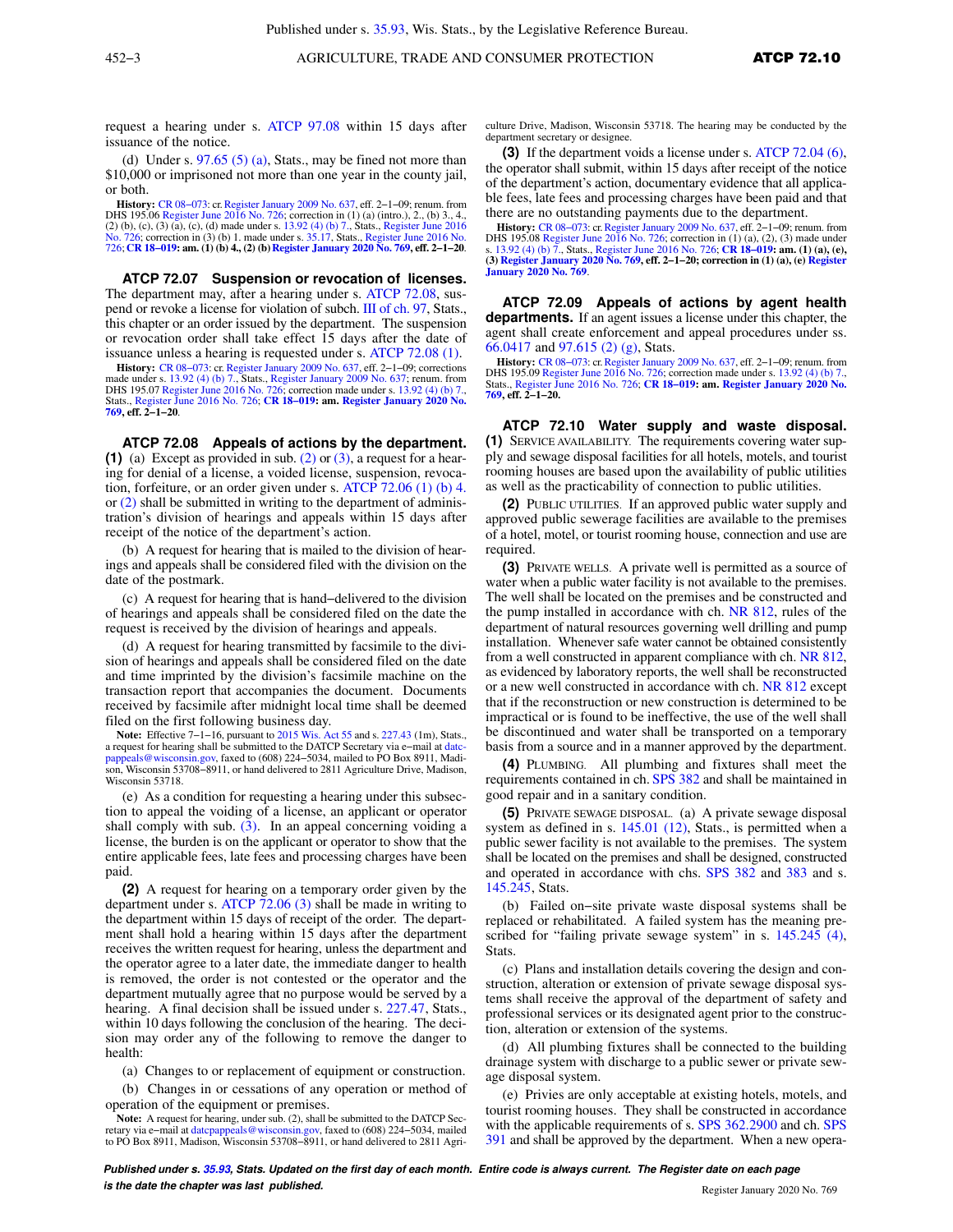tor takes over the management of a hotel, motel, or tourist rooming house, privies, shall be eliminated.

**(6)** TOILET FACILITIES. (a) *Private fixtures.* All toilet facilities in conjunction with each guest room shall include a toilet, lavatory, and shower or bathtub.

(b) *Shared fixtures.* 1. All hotels and motels, all new tourist rooming houses and all existing tourist rooming houses changing ownership, which do not have a toilet, lavatory, and shower or bathtub in conjunction with each guest room, shall have separate toilet facilities for each sex, except that one toilet, lavatory, and shower or bathtub is acceptable in cabins or cottages rented to family units. One toilet, lavatory and shower or bathtub shall be provided for every 10 persons or fraction thereof of each sex accommodated.

2. Existing tourist rooming houses which are not undergoing a change in ownership and do not have toilet facilities in each guest room shall provide at least one toilet, lavatory, and shower or bathtub for use by guests.

(c) *Water.* Hot and cold water under pressure shall be available at all sinks and other washing facilities in all employee, public, and guest's toilet rooms.

(d) *Soap and towels.* Soap, single−service towels, or other approved means of drying hands shall be provided in each toilet room.

(e) *Room designations.* The door leading into each toilet room shall be marked to identify whether it is for men or women. Words such as "men" or "women" shall be in letters not less than one inch high. Symbols may be used in place of words.

**(7)** DRINKING WATER. All hotels, motels, and tourist rooming houses which do not provide drinking water in the guest rooms shall be equipped with at least one drinking fountain or water cooler of an approved type so placed that it is available at all times to the guests. If drinking cups are used, they shall be single−service items and shall be dispensed by means of an approved dispenser which protects the interior and lip contact surfaces from dust and handling.

**(8)** GARBAGE AND REFUSE. (a) All garbage not disposed of through a garbage disposal unit connected to the sewerage system shall be kept in separate, leakproof, nonabsorbent containers equipped with tightfitting covers, unless otherwise protected from rodents, flies and insects. The contents shall be disposed of as often as necessary to prevent decomposition or overflow.

(b) Soiled containers shall be cleaned at a frequency to prevent insect and rodent attraction. Each container shall be thoroughly cleaned on the inside and outside in a way that does not contaminate food, equipment, utensils, or food preparation areas.

(c) The use of wooden or paper containers for garbage is prohibited.

(d) Separate fly−tight containers with covers shall be provided for cans, bottles and other rubbish.

**History:** Cr. [Register, June, 1985, No. 354,](https://docs.legis.wisconsin.gov/document/register/354/B/toc) eff. 7−1−85; corrections in (3) made under s. 13.93 (2m) (b) 7., Stats., [Register, January, 1995, No. 469](https://docs.legis.wisconsin.gov/document/register/469/B/toc); correction in (5)<br>(e) made under s. 13.93 (2m) (b) 7., Stats., [Register, August, 1998, No. 512;](https://docs.legis.wisconsin.gov/document/register/512/B/toc) correc-<br>tions in (5) (c) and (e) made under s. 13.93 (2m [2002 No. 557](https://docs.legis.wisconsin.gov/document/register/557/B/toc); CR 08–073: renum. from HFS 195.05 [Register January 2009 No. 637](https://docs.legis.wisconsin.gov/document/register/637/B/toc),<br>eff. 2–1–09; corrections in (4), (5) (a), (c), (e) made under s. 13.92 (4) (b) 6, 7, Stats,<br>[Register January 2012 No. 673;](https://docs.legis.wisconsin.gov/document/register/673/B/toc) renum. from DHS 195. [726](https://docs.legis.wisconsin.gov/document/register/726/B/toc).

**ATCP 72.11 Furnishings, equipment and utensils. (1)** DESIGN. All equipment, utensils and furnishings shall be designed, made of a kind of material and constructed to be easily cleanable and to be durable.

**(2)** INSTALLATION. All furnishings and equipment shall be installed in a way that facilitates the cleaning of the furnishings and equipment and all adjacent areas.

**(3)** UTENSIL SANITATION. (a) Whenever multi−use glasses, ice buckets or other utensils are provided for a guest, the items shall be washed, rinsed and sanitized in an approved manner before being provided for use by a different guest. Utensils, when furnished, shall be free of cracks or chips. The food−content surfaces shall be smooth, nontoxic, corrosion−resistant, nonabsorbent, and easily accessible for cleaning.

(b) The reuse of single−service utensils is prohibited.

**(4)** STORAGE. (a) After cleaning and until use, all glasses and other utensils shall be stored and handled in a manner that protects them from contamination.

(b) Glasses in guest rooms shall be stored in single−service containers or dispensed by means of a dispenser approved by the department.

**(5)** CLEANLINESS OF LINENS. Pillowslips, sheets, towels and washcloths shall be washed as frequently as they are assigned to a different guest and at least once a week. Blankets, spreads, mattresses, and pillows shall be kept clean and free of insect infestation. The use of quilts and comforters which are not machine washable is not permitted. Sheets shall be of sufficient size to cover the bed and have a fold−back over the blanket of at least 12 inches (30.5 cm). Soiled linen shall be kept in washable containers used for this purpose exclusively. Every mattress shall be covered with a pad to protect the mattress, and the mattress and pad shall be maintained clean and in good repair.

**(6)** CLEANLINESS AND REPAIR OF EQUIPMENT AND FURNISHINGS. All equipment and furnishings shall be kept clean, free from odor, and in good repair.

**History:** Cr. [Register, June, 1985, No. 354,](https://docs.legis.wisconsin.gov/document/register/354/B/toc) eff. 7–1–85; am. (5), [Register, May,](https://docs.legis.wisconsin.gov/document/register/401/B/toc) No. 401, eff. 6–1–89; CR 08–073: renum. from HFS 1950, No. 40109<br>[1989, No. 401,](https://docs.legis.wisconsin.gov/document/register/401/B/toc) eff. 6–1–89; CR 08–073: renum. from HFS 195.06 Register Jun

**ATCP 72.12 Food. (1)** LICENSE. Any hotel, motel, or tourist rooming house operator who prepares, sells or serves lunches or meals shall meet the requirements of subch. [III of ch.](https://docs.legis.wisconsin.gov/document/administrativecode/subch.%20III%20of%20ch.%20ATCP%2075) [ATCP 75](https://docs.legis.wisconsin.gov/document/administrativecode/subch.%20III%20of%20ch.%20ATCP%2075) and obtain a retail food establishment − restaurant license.

**Note:** Effective 7−1−16, pursuant to [2015 Wis. Act 55,](https://docs.legis.wisconsin.gov/document/acts/2015/55) the restaurant permit referenced in this subsection is a retail food establishment license. To obtain a copy of the application form for the license, call (608) 224–4923 or send an e−mail to [datcpdfsli](mailto:datcpdfslicensing@wi.gov)censing@wi.go

**(2)** ICE. All ice used in a hotel, motel, or tourist rooming house for cooling drinks or food by direct contact shall be made from a public water supply or an approved private water supply. All ice− making machines shall have tight−fitting doors which are kept closed between service. New or replacement ice−making machines or bins shall be of the mechanical dispensing type unless ice is dispensed by an employee. Ice tongs or ice scoops shall be used in handling ice used for cooling beverages or food and shall be properly protected against contamination when stored. All ice shall be stored and served in a smooth−surfaced, easily−cleanable container. Packaged ice shall be stored in a clean area and protected against contamination.

**History:** Cr. [Register, June, 1985, No. 354](https://docs.legis.wisconsin.gov/document/register/354/B/toc), eff. 7–1–85; CR 08–073: renum. from HFS 195.07 [Register January 2009 No. 637,](https://docs.legis.wisconsin.gov/document/register/637/B/toc) eff. 2–1–09; correction in (1) made under s. [13.92 \(4\) \(b\) 7.](https://docs.legis.wisconsin.gov/document/statutes/13.92(4)(b)7.), Stats., [Register January 2009 No. 637](https://docs.legis.wisconsin.gov/document/register/637/B/toc); renum. from DHS<br>195.12, am. (1) [Register June 2016 No. 726;](https://docs.legis.wisconsin.gov/document/register/726/B/toc) correction in (1) made under s. [13.92](https://docs.legis.wisconsin.gov/document/statutes/13.92(4)(b)7.)<br>[\(4\) \(b\) 7.,](https://docs.legis.wisconsin.gov/document/statutes/13.92(4)(b)7.) Stats., [Register June 2016 No. 726](https://docs.legis.wisconsin.gov/document/register/726/B/toc); correction Stats.,[Register June 2016 No. 726](https://docs.legis.wisconsin.gov/document/register/726/B/toc); **[CR 18−019:](https://docs.legis.wisconsin.gov/document/cr/2018/19) am. (1) [Register January 2020 No.](https://docs.legis.wisconsin.gov/document/register/769/B/toc) [769,](https://docs.legis.wisconsin.gov/document/register/769/B/toc) eff. 2−1−20.**

**ATCP 72.13 Employee health.** Persons who have a communicable disease shall refrain from working in a hotel, motel, or tourist rooming house. No operator may employ any person suspected of having a communicable disease.

**History:** Cr. [Register, June, 1985, No. 354](https://docs.legis.wisconsin.gov/document/register/354/B/toc), eff. 7−1−85; [CR 08−073:](https://docs.legis.wisconsin.gov/document/cr/2008/73) renum. from HFS 195.08 [Register January 2009 No. 637,](https://docs.legis.wisconsin.gov/document/register/637/B/toc) eff. 2−1−09; renum. from DHS 195.13 [Register June 2016 No. 726](https://docs.legis.wisconsin.gov/document/register/726/B/toc).

**ATCP 72.14 Building structure and safety. (1)** STATE BUILDING CODE. All hotels, motels, and tourist rooming houses shall comply with the state commercial building code, chs. [SPS](https://docs.legis.wisconsin.gov/document/administrativecode/ch.%20SPS%20361) [361](https://docs.legis.wisconsin.gov/document/administrativecode/ch.%20SPS%20361) to [365](https://docs.legis.wisconsin.gov/document/administrativecode/ch.%20SPS%20365). The department shall enforce the rules of chs. [SPS 361](https://docs.legis.wisconsin.gov/document/administrativecode/ch.%20SPS%20361) to [365](https://docs.legis.wisconsin.gov/document/administrativecode/ch.%20SPS%20365) relating to fire safety, including but not limited to rules on isolation of fire hazards, fire escapes, fire exits, fire extinguishers, fire alarm systems, smoke detectors, exit lights, space heaters, ventilation, and directions of escape.

**Published under s. [35.93,](https://docs.legis.wisconsin.gov/document/statutes/35.93) Stats. Updated on the first day of each month. Entire code is always current. The Register date on each page is the date the chapter was last published. is the date the chapter was last published.**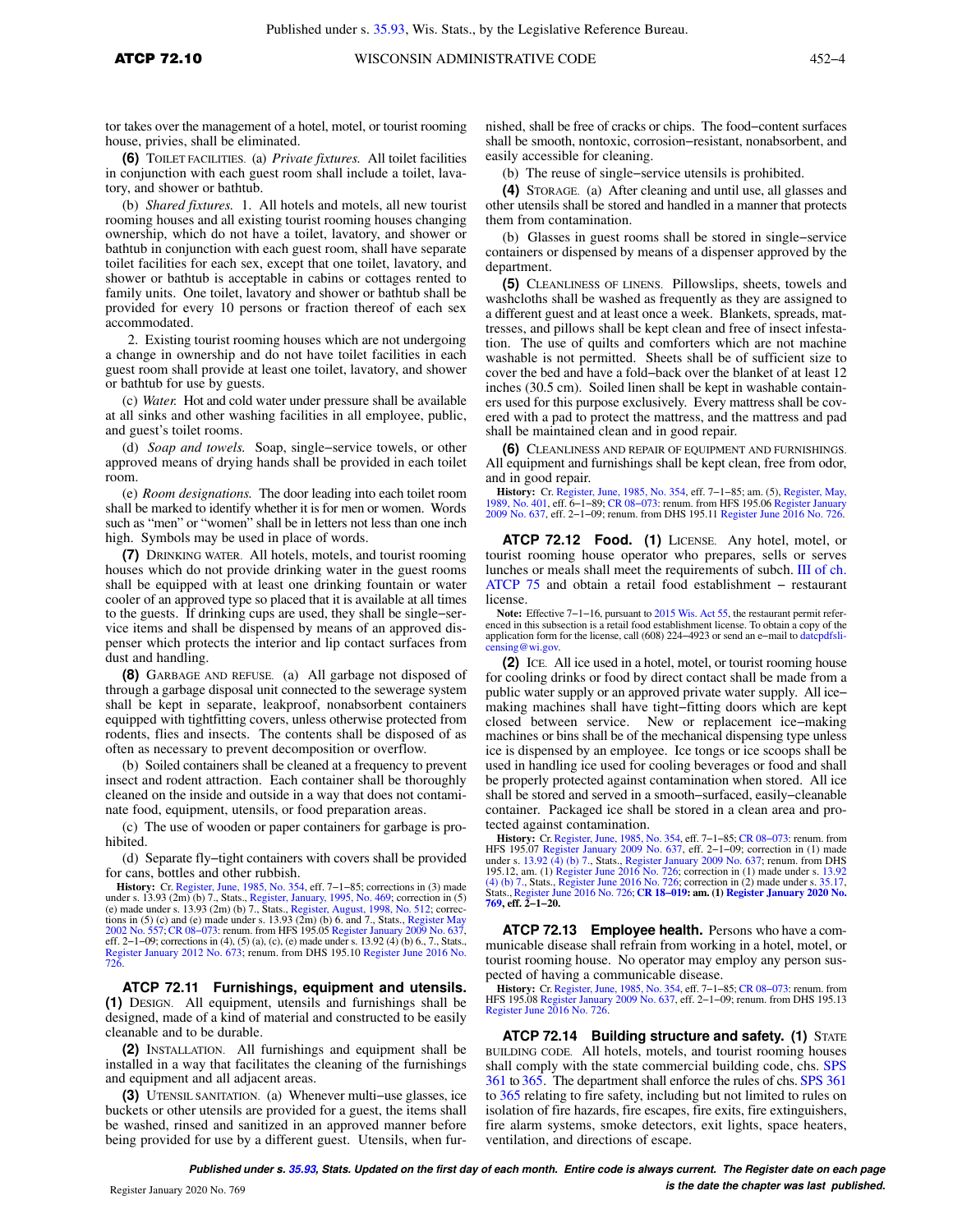**(2)** ADDITIONAL REQUIREMENTS. (a) *Ventilation with gas space heaters.* Any room where a gas space heater is located shall have access to a constant supply of fresh air through a permanent opening which shall not be closed. The size of the opening shall be minimum of 10 square inches (65 square cm) and at least one square inch for each 1,000 BTU per hour of the rated heating capacity of the heater, or be so constructed that the air used in the combustion of the fuel is taken directly from the outside.

(b) *Size of sleeping rooms.* Every sleeping room shall be of sufficient size to afford at least 400 cubic feet (12 cu m) of air space for each occupant over 12 years of age and 200 cubic feet (6 cu m) for each occupant 12 years and under. Every sleeping room shall have a minimum ceiling height of 7 feet (2.13 m). No greater number of sleeping occupants than the number established by application of these standards is permitted in any sleeping room.

(c) *Smoke detection.* Each cabin or cottage shall be provided with at least one approved, listed and labeled smoke detector located in a manner consistent with the manufacturer's recommendations.

(d) *Door locks.* Doors to all sleeping rooms, cabins and cottages shall be provided with facilities for key locking from the outside and non−key locking from the inside.

(e) *Window screens.* All windows that can be opened in sleeping rooms shall be screened, using 16 mesh or finer material. If sleeping rooms are not effectively air−conditioned, doors opening to the outside shall be similarly screened.

**History:** Cr. [Register, June, 1985, No. 354,](https://docs.legis.wisconsin.gov/document/register/354/B/toc) eff. 7−1−85; corrections in (1) made under s. 13.93 (2m) (b) 7., Stats., [Register, August, 1998, No. 512;](https://docs.legis.wisconsin.gov/document/register/512/B/toc) corrections in (1)<br>were made under s. 13.93 (2m) (b) 7., Stats., [Register May 2002 No. 557;](https://docs.legis.wisconsin.gov/document/register/557/B/toc) CR 08–073:<br>renum. from HFS 195.09 Register January 2009 No. 6 made under s.  $13.92$  (4) (b) 7., Stats., [Register January 2012 No. 673](https://docs.legis.wisconsin.gov/document/register/673/B/toc); renum. from DHS 195.14 [Register June 2016 No. 726.](https://docs.legis.wisconsin.gov/document/register/726/B/toc)

**ATCP 72.145 Carbon monoxide detectors. (1)** PUR-POSE. The purpose of this section is to implement the requirements of s.  $97.625$  (1) (am) and (1g), Stats., with respect to facilities in a manner consistent with the standards in s. [101.149,](https://docs.legis.wisconsin.gov/document/statutes/101.149) Stats., and ss. [SPS 321.097](https://docs.legis.wisconsin.gov/document/administrativecode/SPS%20321.097) and [362.0915.](https://docs.legis.wisconsin.gov/document/administrativecode/SPS%20362.0915)

**Note:** Section 97.625 (1) (am), Stats., was repealed by [2017 a. 330](https://docs.legis.wisconsin.gov/document/acts/2017/330).

**(2)** DEFINITIONS. In this section:

(a) "Carbon monoxide detector" means an electronic or battery−operated device that sounds an alarm when an unsafe level of carbon monoxide is in the air. A carbon monoxide detector is referred to as a "carbon monoxide alarm" by the Underwriters Laboratories, Inc., standards and ss. [SPS 320.24 \(2\),](https://docs.legis.wisconsin.gov/document/administrativecode/SPS%20320.24(2)) [321.097](https://docs.legis.wisconsin.gov/document/administrativecode/SPS%20321.097), and [362.0915.](https://docs.legis.wisconsin.gov/document/administrativecode/SPS%20362.0915)

(b) "Fuel−burning appliance" means a device that is used or intended to be used in a residential building and burns fossil fuel or carbon based fuel where carbon monoxide is a combustion by− product. "Fuel−burning appliance" includes stoves, ovens, grills, clothes dryers, furnaces, boilers, water heaters, heaters, and fireplaces.

(c) "Inspection agent" means an individual holding certification under s. [SPS 305.71](https://docs.legis.wisconsin.gov/document/administrativecode/SPS%20305.71) as an HVAC qualifier, who has been retained by the department or its agent to conduct the inspections of sealed combustion units required under this section and ss. [97.625 \(1\)](https://docs.legis.wisconsin.gov/document/statutes/97.625(1)) (am) and 101.149 (5) (c), Stats.

**Note:** Sections 97.625 (1) (am) and 101.149 (5) (c), Stats., were repealed by [2017](https://docs.legis.wisconsin.gov/document/acts/2017/330) [a. 330.](https://docs.legis.wisconsin.gov/document/acts/2017/330)

(d) "Listed" means equipment that is tested by an independent testing agency and accepted by the department of safety and professional services.

(e) "Residential building" means a facility's building, any part of which is offered for pay as sleeping or lodging accommodations to tourists or transients.

(f) "Sealed combustion appliance" means a listed fuel−burning appliance that acquires all air for combustion through a dedicated sealed passage from the outside to a sealed combustion

chamber and for which all combustion products are vented to the outside through a separate dedicated sealed vent.

(g) "Sleeping area" means the area of the unit in which the bedrooms or sleeping rooms are located. Bedrooms or sleeping rooms separated by another use area such as a kitchen or living room are separate sleeping areas but bedrooms or sleeping rooms separated by a bathroom are not separate sleeping areas.

(h) "Unit" means a part of a residential building that is offered for pay as a sleeping place or sleeping accommodations to an individual or a group of individuals maintaining a common household, to the exclusion of others. It includes, but is not limited to, an individually rented room or suite of rooms in a hotel or an individually rented tourist cabin or cottage.

**(3)** INSTALLATION REQUIREMENTS. The operator shall install carbon monoxide detectors in compliance with the requirements of s. [101.149 \(2\)](https://docs.legis.wisconsin.gov/document/statutes/101.149(2)), Stats., and s. [SPS 321.097](https://docs.legis.wisconsin.gov/document/administrativecode/SPS%20321.097) or [362.0915,](https://docs.legis.wisconsin.gov/document/administrativecode/SPS%20362.0915) as follows:

(a) Except as provided in par. [\(b\)](https://docs.legis.wisconsin.gov/document/administrativecode/ATCP%2072.145(3)(b)) or in sub.  $(6)$ , the operator shall install a carbon monoxide detector in each residential building in all of the following places not later than the date specified under par. [\(c\):](https://docs.legis.wisconsin.gov/document/administrativecode/ATCP%2072.145(3)(c))

1. In the basement of the building if the basement has a fuel− burning appliance.

2. Within 15 feet of each sleeping area of a unit that has a fuel− burning appliance.

3. Within 15 feet of each sleeping area of a unit that is immediately adjacent to a unit, located on the same floor level, that has a fuel−burning appliance.

4. In each room that has a fuel−burning appliance and that is not used as a sleeping area, not more than 75 feet from the fuel− burning appliance.

5. In each hallway leading from a unit that has a fuel−burning appliance, in a location that is within 75 feet from the unit, measured from the door of the unit along the hallway leading from the unit, except that, if there is no electrical outlet within this distance, the operator shall place the carbon monoxide detector at the closest available electrical outlet in the hallway.

(b) If a unit is not part of a multiunit building, the operator need not install more than one carbon monoxide detector in the unit.

(c) 1. Except as provided under subd. [2.,](https://docs.legis.wisconsin.gov/document/administrativecode/ATCP%2072.145(3)(c)2.) the operator shall comply with the requirements of this subsection before a residential building is occupied.

2. The operator shall comply with the requirements of this subsection not later than April 1, 2010, if construction of the residential building was initiated before October 1, 2008, or if the department of safety and professional services approved the plans for the construction of the building under s. [101.12](https://docs.legis.wisconsin.gov/document/statutes/101.12), Stats., before October 1, 2008.

(d) A carbon monoxide detector shall conform to UL 2034 and shall be listed and labeled identifying conformance to UL 2034. Carbon monoxide detectors and sensors as part of a gas detection or emergency signaling system shall conform to UL 2075 and shall be listed and labeled identifying conformance to UL 2075.

(e) The operator shall install every carbon monoxide detector required under this section according to the directions and specifications of the manufacturer of the carbon monoxide detector.

(f) Installation shall conform to the applicable requirements of s. [SPS 321.097](https://docs.legis.wisconsin.gov/document/administrativecode/SPS%20321.097) or [362.0915.](https://docs.legis.wisconsin.gov/document/administrativecode/SPS%20362.0915)

**(4)** MAINTENANCE REQUIREMENTS. The operator shall maintain carbon monoxide detectors in compliance with the requirements of s. [101.149 \(3\)](https://docs.legis.wisconsin.gov/document/statutes/101.149(3)), Stats., as follows:

(a) The operator shall reasonably maintain every carbon monoxide detector in the residential building in the manner specified in the instructions for the carbon monoxide detector.

(b) An occupant of a unit in a residential building may give the operator written notice that a carbon monoxide detector in the residential building is not functional or has been removed by a person

**Published under s. [35.93,](https://docs.legis.wisconsin.gov/document/statutes/35.93) Stats. Updated on the first day of each month. Entire code is always current. The Register date on each page is the date the chapter was last published. Compared the chapter of the chapter of the date the chapter vasi and the set of the chapter of the chapter of the chapter of the chapter of the chapter of the chapter of the c**